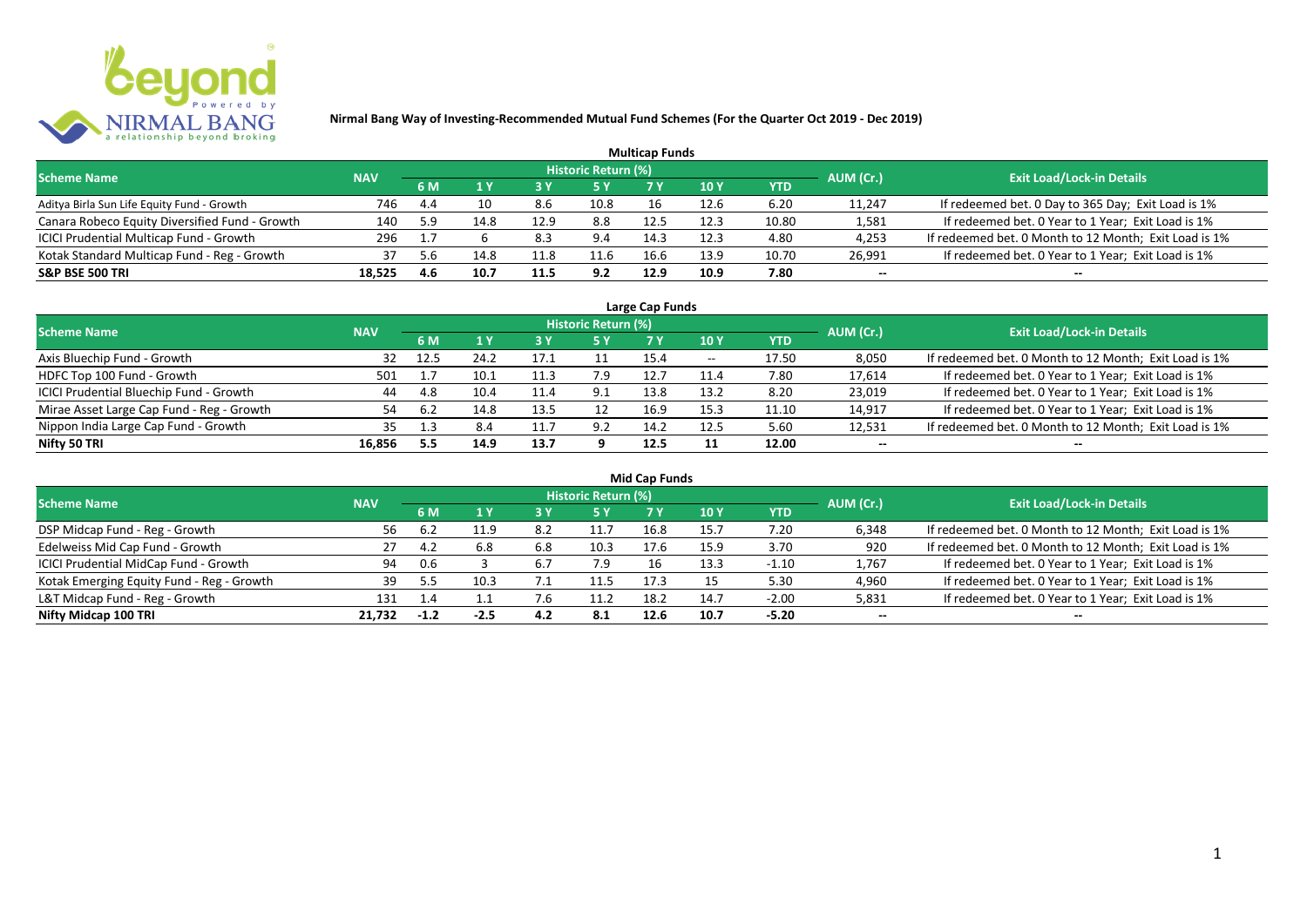

| Large & Midcap                                   |            |                |      |      |                            |      |      |      |           |                                                    |  |  |  |
|--------------------------------------------------|------------|----------------|------|------|----------------------------|------|------|------|-----------|----------------------------------------------------|--|--|--|
| <b>Scheme Name</b>                               | <b>NAV</b> |                |      |      | <b>Historic Return (%)</b> |      |      |      | AUM (Cr.) | <b>Exit Load/Lock-in Details</b>                   |  |  |  |
|                                                  |            | 6 M            |      |      | 5 Y                        |      |      | YTD  |           |                                                    |  |  |  |
| Canara Robeco Emerging Equities - Growth         | 94         |                |      |      | 12.7                       | 20.3 | 19.4 | 5.90 | 5,235     | If redeemed bet. 0 Year to 1 Year; Exit Load is 1% |  |  |  |
| Invesco India Growth Opportunities Fund - Growth | 36         |                | 14.4 | 13.3 |                            | 15.  | 13.2 | 9.70 | 1,822     | If redeemed bet. 0 Year to 1 Year; Exit Load is 1% |  |  |  |
| Principal Emerging Bluechip Fund - Growth        | 106        | 4 <sup>-</sup> | 7.4  | Q 1  | 11.8                       | 18.7 | 15.4 | 4.90 | 2,199     | If redeemed bet. 0 Year to 1 Year; Exit Load is 1% |  |  |  |
| NIFTY Large Midcap 250 TRI                       | 7.303      | 3.5            |      | 10.4 | 10.1                       | 14.4 | 11.9 | 4.40 | $- -$     | $- -$                                              |  |  |  |

| <b>Focused Funds</b>             |            |      |      |      |                            |      |       |       |           |                                                       |  |  |  |
|----------------------------------|------------|------|------|------|----------------------------|------|-------|-------|-----------|-------------------------------------------------------|--|--|--|
| <b>Scheme Name</b>               | <b>NAV</b> |      |      |      | <b>Historic Return (%)</b> |      |       |       | AUM (Cr.) | <b>Exit Load/Lock-in Details</b>                      |  |  |  |
|                                  |            | 6 M  |      |      | 5 Y                        |      | 10 Y  | YTD   |           |                                                       |  |  |  |
| Axis Focused 25 Fund - Growth    |            | 13.1 | 19.8 | 16.2 | 13.6                       | 15.7 | $- -$ | 14.10 | 8.384     | If redeemed bet. 0 Month to 12 Month; Exit Load is 1% |  |  |  |
| SBI Focused Equity Fund - Growth | 151        | 7.0  | 19.8 | 12.9 | 12.5                       |      | 17.8  | 13.80 | 5.726     | If redeemed bet. 0 Year to 1 Year; Exit Load is 1%    |  |  |  |
| <b>S&amp;P BSE 500 TRI</b>       | 18.525     | 4.6  | 10.7 | 11.5 | 9.2                        | 12.9 | 10.9  | 7.80  | $- -$     | $- -$                                                 |  |  |  |

| <b>Small Cap Funds</b>                         |            |        |        |                     |      |                          |       |            |           |                                                    |  |  |  |
|------------------------------------------------|------------|--------|--------|---------------------|------|--------------------------|-------|------------|-----------|----------------------------------------------------|--|--|--|
| <b>Scheme Name</b>                             | <b>NAV</b> |        |        | Historic Return (%) |      |                          |       |            | AUM (Cr.) | <b>Exit Load/Lock-in Details</b>                   |  |  |  |
|                                                |            |        |        |                     | 5 Y  | 7 Y                      | 10Y   | <b>YTD</b> |           |                                                    |  |  |  |
| Franklin India Smaller Companies Fund - Growth | 50         | -6.2   |        |                     | 7.7  | 17.7                     | 15.6  | $-5.60$    | 7,005     | If redeemed bet. 0 Year to 1 Year; Exit Load is 1% |  |  |  |
| HDFC Small Cap Fund - Growth                   | 39         | -8.0   | $-6.7$ | 8.7                 | 10   | 14.5                     | 12.5  | $-8.30$    | 8,845     | If redeemed bet. 0 Year to 1 Year; Exit Load is 1% |  |  |  |
| L&T Emerging Businesses Fund - Reg - Growth    | 23         | $-3.9$ |        |                     | 11.5 | $\overline{\phantom{a}}$ | $- -$ | $-8.10$    | 6,112     | If redeemed bet. 0 Year to 1 Year; Exit Load is 1% |  |  |  |
| SBI Small Cap Fund - Growth                    | 54         | .9د    | 9.2    | 11.6                | 17.2 | 23.6                     | 18.5  | 6.50       | 2,704     | If redeemed bet. 0 Year to 1 Year; Exit Load is 1% |  |  |  |
| Nifty Smallcap 100 TRI                         | 7.070      | -8.3   |        | $-1.2$              | 3.1  | 8.6                      | 7.5   | -9.70      | $- -$     | --                                                 |  |  |  |

## **ELSS Schemes (Tax Saving u/s 80-C)**

| <b>Scheme Name</b>                            | <b>NAV</b> |      |      | <b>Historic Return (%)</b> |           |       |               |       | AUM (Cr.) | <b>Exit Load/Lock-in Details</b> |
|-----------------------------------------------|------------|------|------|----------------------------|-----------|-------|---------------|-------|-----------|----------------------------------|
|                                               |            | 6 M  |      |                            | <b>5Y</b> | 7 Y   | <b>10Y</b>    | YTD   |           |                                  |
| Aditya Birla Sun Life Tax Relief 96 - Growth  | 32         |      |      | 10.4                       | 11.4      | 16.1  | 12.3          | 3.20  | 9,129     | Nil                              |
| Axis Long Term Equity Fund - Growth           | 49         | 12.8 | 20.4 | 14.7                       | 12.4      | 19.2  | $\sim$ $\sim$ | 14.80 | 20,425    | Nil                              |
| IDFC Tax Advantage (ELSS) Fund - Reg - Growth | 54         |      |      |                            | 9.5       | 14.3  | 12.9          | 0.50  | 1,994     | Nil                              |
| Invesco India Tax Plan - Growth               |            |      |      | 11.4                       | 10.6      | 15.8  | 14.3          | 8.30  | 912       | Nil                              |
| Mirae Asset Tax Saver Fund - Reg - Growth     | 19         | 8.3  | 16.6 | 15.5                       | $  \,$    | $- -$ | $- -$         | 12.30 | 2,466     | Nil                              |
| <b>S&amp;P BSE 200 TRI</b>                    | 6.015      | 5.5  | 12.3 | 12.4                       | 9.5       | 13.1  | 11.1          | 9.20  | $- -$     | $- -$                            |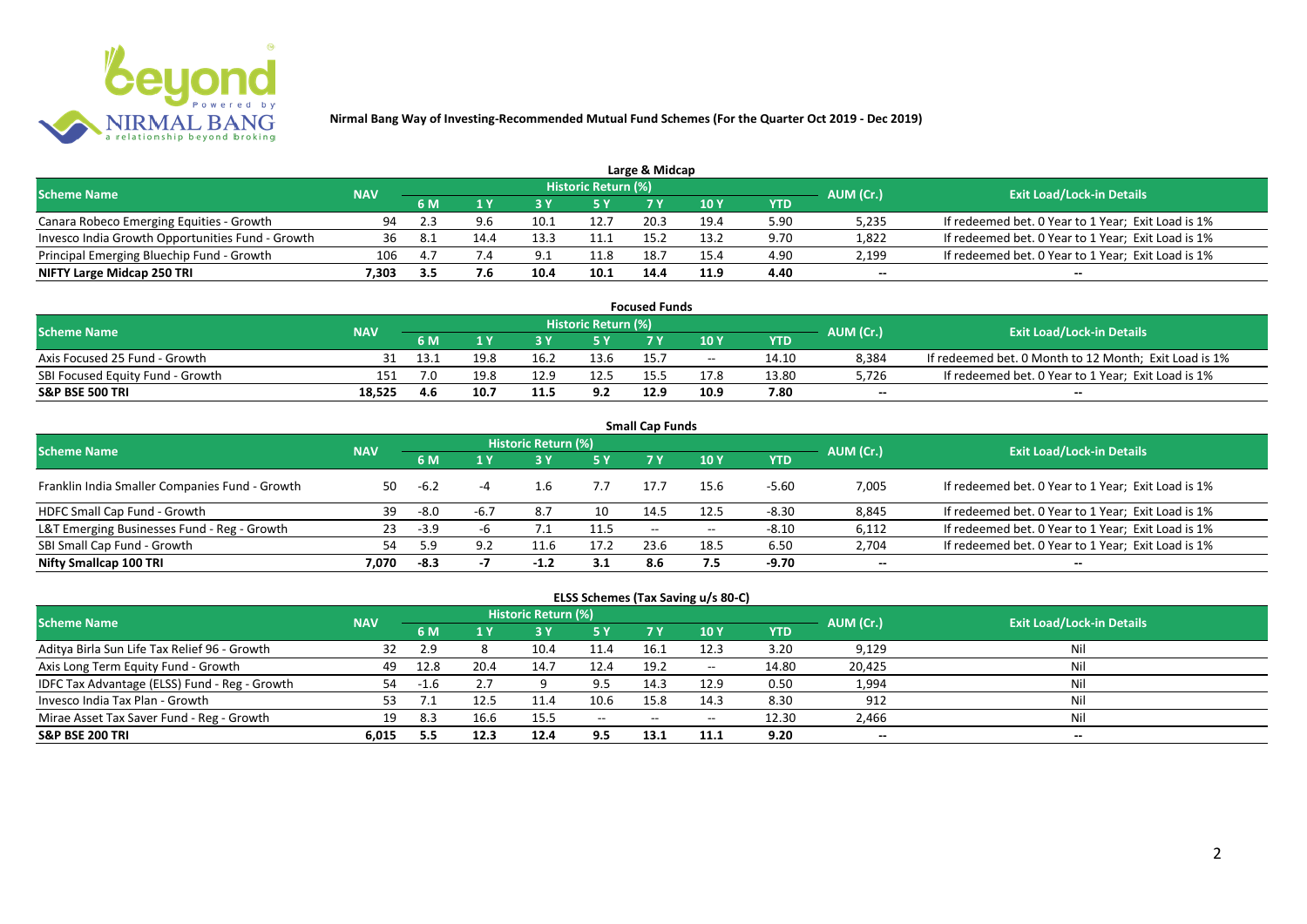

|                                           | Contra/Value Fund |      |      |                            |            |      |            |      |           |                                                    |  |  |  |  |  |
|-------------------------------------------|-------------------|------|------|----------------------------|------------|------|------------|------|-----------|----------------------------------------------------|--|--|--|--|--|
| <b>Scheme Name</b>                        | <b>NAV</b>        |      |      | <b>Historic Return (%)</b> |            |      |            |      | AUM (Cr.) | <b>Exit Load/Lock-in Details</b>                   |  |  |  |  |  |
|                                           |                   | 6 M  |      |                            | <b>5 Y</b> | 7 V  | <b>10Y</b> | YTD  |           |                                                    |  |  |  |  |  |
| Kotak India EQ Contra Fund - Reg - Growth |                   | 4.b  | 12.6 |                            | 9.6        | 13.3 | 11.5       | 8.50 | 860       | If redeemed bet. 0 Year to 1 Year; Exit Load is 1% |  |  |  |  |  |
| Invesco India Contra Fund - Growth        | 49                | -3.8 | 8.5  |                            | 11.3       | 16.3 | 13.5       | 4.70 | 4,263     | If redeemed bet. 0 Year to 1 Year; Exit Load is 1% |  |  |  |  |  |
| UTI Value Opportunities Fund - Growth     | 63                | 4. . | 10.5 | 8.4                        | 5.6        | 10.3 |            | 7.20 | 4,333     | If redeemed bet. 0 Year to 1 Year; Exit Load is 1% |  |  |  |  |  |
| Nippon India Value Fund - Growth          | 74                |      |      | 9.4                        | 8.7        | 12.  | 11.3       | 4.50 | 3,072     | If redeemed bet. 0 Year to 1 Year; Exit Load is 1% |  |  |  |  |  |
| <b>S&amp;P BSE 500 TRI</b>                | 18.525            | 4.6  | 10.7 | 11.5                       | 9.2        | 12.9 | 10.9       | 7.80 | $- -$     | $- -$                                              |  |  |  |  |  |

| Sector/Thematic                                                           |            |        |        |                          |            |      |                          |            |           |                                                       |  |  |  |  |
|---------------------------------------------------------------------------|------------|--------|--------|--------------------------|------------|------|--------------------------|------------|-----------|-------------------------------------------------------|--|--|--|--|
| <b>Scheme Name</b>                                                        | <b>NAV</b> |        |        | Historic Return (%)      |            |      |                          |            | AUM (Cr.) | <b>Exit Load/Lock-in Details</b>                      |  |  |  |  |
|                                                                           |            | 6 M    | 1 Y    | <b>3Y</b>                | <b>5 Y</b> | 7 Y  | <b>10Y</b>               | <b>YTD</b> |           |                                                       |  |  |  |  |
| Canara Robeco Consumer Trends Fund - Reg -<br>Growth                      | 43         | 12.8   | 22.9   | 13.8                     | 13.1       | 16   | 15.5                     | 13.50      | 373       | If redeemed bet. 0 Year to 1 Year; Exit Load is 1%    |  |  |  |  |
| Mirae Asset Great Consumer Fund - Growth                                  | 37         | 10.9   | 16.4   | 15.2                     | 12.8       | 16.2 | $- -$                    | 8.20       | 873       | If redeemed bet. 0 Year to 1 Year; Exit Load is 1%    |  |  |  |  |
| <b>ICICI Prudential Technology Fund - Growth</b>                          | 58         | 0.0    | 1.6    | 15.3                     | 8.1        | 17.1 | 16.8                     | 2.70       | 440       | If redeemed bet. 0 Day to 15 Day; Exit Load is 1%     |  |  |  |  |
| Nippon India Pharma Fund - Growth                                         | 148        | $-1.1$ | $-2.9$ | 1.5                      | 3.6        | 12   | 14.8                     | $-0.80$    | 2,332     | If redeemed bet. 0 Year to 1 Year; Exit Load is 1%    |  |  |  |  |
| BNP Paribas India Consumption Fund - Reg - Growth                         | 13         | 13.5   | 25.3   | $\overline{\phantom{a}}$ | $- -$      | --   | $\overline{\phantom{a}}$ | 16.20      | 419       | If redeemed bet. 0 Month to 12 Month; Exit Load is 1% |  |  |  |  |
| ICICI Prudential Banking and Financial Services Fund -<br>Retail - Growth | 67         | 4.3    | 17.9   | 13.5                     | 14.5       | 18.1 | 16.9                     | 10.20      | 3,290     | If redeemed bet. 0 Day to 15 Day; Exit Load is 1%     |  |  |  |  |
| <b>S&amp;P BSE 500 TRI</b>                                                | 18.525     | 4.6    | 10.7   | 11.5                     | 9.2        | 12.9 | 10.9                     | 7.80       | --        | $\overline{\phantom{a}}$                              |  |  |  |  |

| <b>Dynamic Asset Allocation Funds</b>                      |            |           |      |                            |         |                          |                          |            |           |                                                         |  |  |  |
|------------------------------------------------------------|------------|-----------|------|----------------------------|---------|--------------------------|--------------------------|------------|-----------|---------------------------------------------------------|--|--|--|
| Scheme Name                                                | <b>NAV</b> |           |      | <b>Historic Return (%)</b> |         |                          |                          |            |           | <b>Exit Load/Lock-in Details</b>                        |  |  |  |
|                                                            |            | <b>6M</b> | 1 Y  | 3 Y                        | 5 Y     | <b>7Y</b>                | <b>10Y</b>               | <b>YTD</b> | AUM (Cr.) |                                                         |  |  |  |
| ICICI Prudential Balanced Advantage Fund - Reg -<br>Growth | 38         | 6.3       | 12.4 | 9.4                        | 9.2     | 12.4                     | 12.5                     | 9.30       | 27,956    | If redeemed bet. 0 Year to 1 Year; Exit Load is 1%      |  |  |  |
| Invesco India Dynamic Equity Fund - Growth                 | 30         | 5.3       | 11.9 | 9.3                        | 7.9     | 12.2                     | 10.8                     | 9.20       | 922       | If redeemed bet. 0 Month to 3 Month; Exit Load is 0.25% |  |  |  |
| Nippon India Balanced Advantage Fund - Growth              | 93         | 3.3       | 9.4  | 9.2                        | 7.8     |                          | 11.2                     | 7.10       | 2,406     | If redeemed bet. 0 Month to 12 Month; Exit Load is 1%   |  |  |  |
| SBI Dynamic Asset Allocation Fund - Reg - Growth           | 14         | 3.0       | 5.8  | 8.9                        | $-  \,$ | $\overline{\phantom{a}}$ | $\overline{\phantom{a}}$ | 5.00       | 681       | If redeemed bet. 0 Month to 12 Month; Exit Load is 1%   |  |  |  |
| NIFTY 50 Hybrid Composite Debt 65:35 Index                 | 10,444     | 6.3       | 14.4 | 11.6                       |         | 11.3                     | 10.2                     | 11.40      | $- -$     | $- -$                                                   |  |  |  |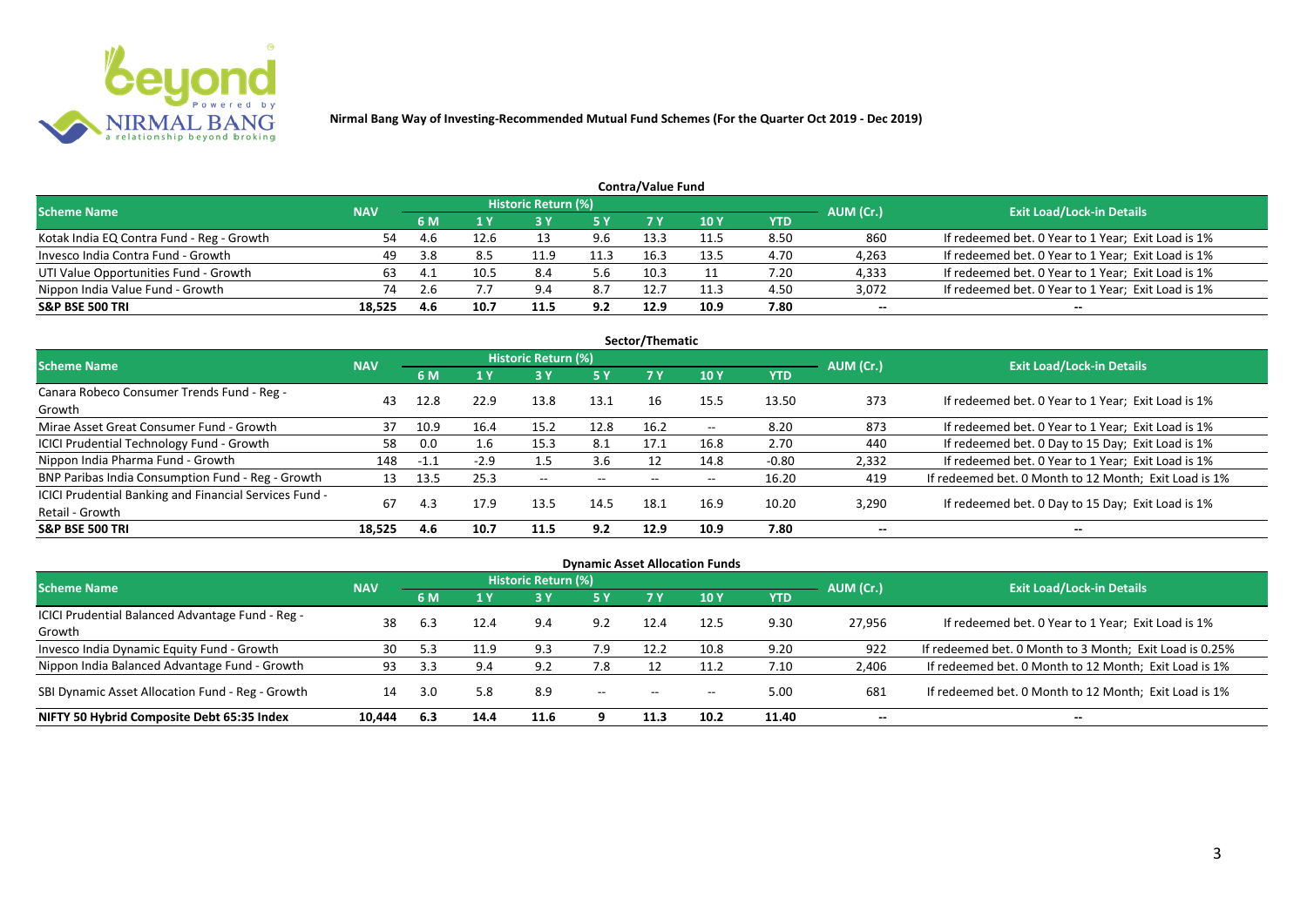

| <b>Hybrid Aggressive</b>                        |            |              |      |                            |            |       |      |            |           |                                                       |  |  |  |  |
|-------------------------------------------------|------------|--------------|------|----------------------------|------------|-------|------|------------|-----------|-------------------------------------------------------|--|--|--|--|
| <b>Scheme Name</b>                              | <b>NAV</b> |              |      | <b>Historic Return (%)</b> |            |       |      |            | AUM (Cr.) | <b>Exit Load/Lock-in Details</b>                      |  |  |  |  |
|                                                 |            | 6 M          | 1 Y  | 13 Y                       | <b>5 Y</b> | 7 Y   | 10 Y | <b>YTD</b> |           |                                                       |  |  |  |  |
| HDFC Hybrid Equity Fund - Growth                | 55         | $\mathbf{z}$ | 9.3  | 6.9                        |            | 10.2  | 9.1  | 6.20       | 21,076    | If redeemed bet. 0 Year to 1 Year; Exit Load is 1%    |  |  |  |  |
| ICICI Prudential Equity & Debt Fund - Growth    | 138        | 3.3          | 8.3  | 9.5                        | 9.6        | 14.4  | 13.9 | 7.40       | 23,487    | If redeemed bet. 0 Year to 1 Year; Exit Load is 1%    |  |  |  |  |
| Mirae Asset Hybrid - Equity Fund - Reg - Growth | 15         |              | 13.1 | 11.5                       | $- -$      | $- -$ | $-$  | 10.00      | 2,590     | If redeemed bet. 0 Year to 1 Year; Exit Load is 1%    |  |  |  |  |
| SBI Equity Hybrid Fund - Growth                 | 143        | 7.3          | 16.4 | 10.6                       | 10.6       | 14.9  | 12.4 | 11.50      | 30,551    | If redeemed bet. 0 Month to 12 Month; Exit Load is 1% |  |  |  |  |
| Canara Robeco Equity Hybrid Fund - Growth       | 166        | 6.2          | 13.3 | 9.9                        | 9.8        | 13.3  | 12.8 | 10.10      | 2,607     | If redeemed bet. 0 Year to 1 Year; Exit Load is 1%    |  |  |  |  |
| NIFTY 50 Hybrid Composite Debt 65:35 Index      | 10,444     | 6.3          | 14.4 | 11.6                       |            | 11.3  | 10.2 | 11.40      | $- -$     | $- -$                                                 |  |  |  |  |

| <b>Arbitrage Fund</b>                      |            |     |   |                            |     |  |  |            |           |                                                         |  |  |  |
|--------------------------------------------|------------|-----|---|----------------------------|-----|--|--|------------|-----------|---------------------------------------------------------|--|--|--|
| <b>Scheme Name</b>                         | <b>NAV</b> |     |   | <b>Historic Return (%)</b> |     |  |  |            | AUM (Cr.) | <b>Exit Load/Lock-in Details</b>                        |  |  |  |
|                                            |            | 1 M | M | ና M                        | 1 V |  |  | <b>YTD</b> |           |                                                         |  |  |  |
| IDFC Arbitrage Fund - Reg - Growth         |            |     |   |                            |     |  |  | 6.60       | 10,163    | If redeemed bet. 0 Month to 1 Month; Exit Load is 0.25% |  |  |  |
| Kotak Equity Arbitrage Fund - Reg - Growth |            |     |   |                            |     |  |  | 6.40       | 15,972    | If redeemed bet. 0 Day to 30 Day; Exit Load is 0.25%    |  |  |  |
| Nippon India Arbitrage Fund - Growth       | 20         |     |   |                            | 6.3 |  |  | 6.60       | 9,441     | If redeemed bet. 0 Month to 1 Month; Exit Load is 0.25% |  |  |  |

|                                          |            |                          |  |                     |       | <b>Equity Saver</b>      |        |      |           |                                                       |
|------------------------------------------|------------|--------------------------|--|---------------------|-------|--------------------------|--------|------|-----------|-------------------------------------------------------|
| <b>Scheme Name</b>                       | <b>NAV</b> |                          |  | Historic Return (%) |       |                          |        |      | AUM (Cr.) | <b>Exit Load/Lock-in Details</b>                      |
|                                          |            | <b>10Y</b><br>7 V<br>6 M |  | <b>YTD</b>          |       |                          |        |      |           |                                                       |
| Axis Equity Saver Fund - Reg - Growth    |            | 4.9                      |  | 8.5                 | $ -$  | $-$                      | $\sim$ | 8.10 | 783       | If redeemed bet. 0 Month to 12 Month; Exit Load is 1% |
| <b>HDFC Equity Savings Fund - Growth</b> |            |                          |  |                     |       | 8.9                      |        | 5.30 | 4,823     | If redeemed bet. 0 Year to 1 Year; Exit Load is 1%    |
| Kotak Equity Savings Fund - Reg - Growth |            |                          |  | 8.1                 | 7.7   | $\overline{\phantom{a}}$ | $- -$  | 6.90 | 1,926     | If redeemed bet. 0 Year to 1 Year; Exit Load is 1%    |
| CRISIL Hybrid 50+50 - Moderate Index*    |            |                          |  |                     | $- -$ |                          | --     |      | $- -$     |                                                       |

| <b>Liquid Funds</b>              |            |            |               |                     |     |           |        |                 |           |                                  |  |  |  |
|----------------------------------|------------|------------|---------------|---------------------|-----|-----------|--------|-----------------|-----------|----------------------------------|--|--|--|
| Scheme Name                      | <b>NAV</b> |            |               | Historic Return (%) |     |           | YTM    | Avg             | AUM (Cr.) | <b>Exit Load/Lock-in Details</b> |  |  |  |
|                                  |            | <b>1 W</b> | $^{\prime}$ M | 1 M                 | 3M  | <b>1Y</b> |        | <b>Maturity</b> |           |                                  |  |  |  |
| Axis Liquid Fund - Growth        | 2.146      | 4.8        |               |                     | 5.6 |           | 5.69   | 0.12            | 24,004    | *Ref Footnote                    |  |  |  |
| IDFC Cash Fund - Reg - Growth    | 2.342      | 4.6        |               |                     | 5.4 | 6.        | 5.5. د | 0.12            | 11,945    | *Ref Footnote                    |  |  |  |
| Kotak Liquid Fund - Reg - Growth | 3.91       | 4.6        |               |                     | 5.5 | 6.8       |        | 0.11            | 25,805    | *Ref Footnote                    |  |  |  |
| <b>CRISIL Liquid Fund Index</b>  | $- -$      | 4.8        |               | ס.כ                 | 5.9 | $- -$     | $- -$  | $- -$           | $- -$     | $- -$                            |  |  |  |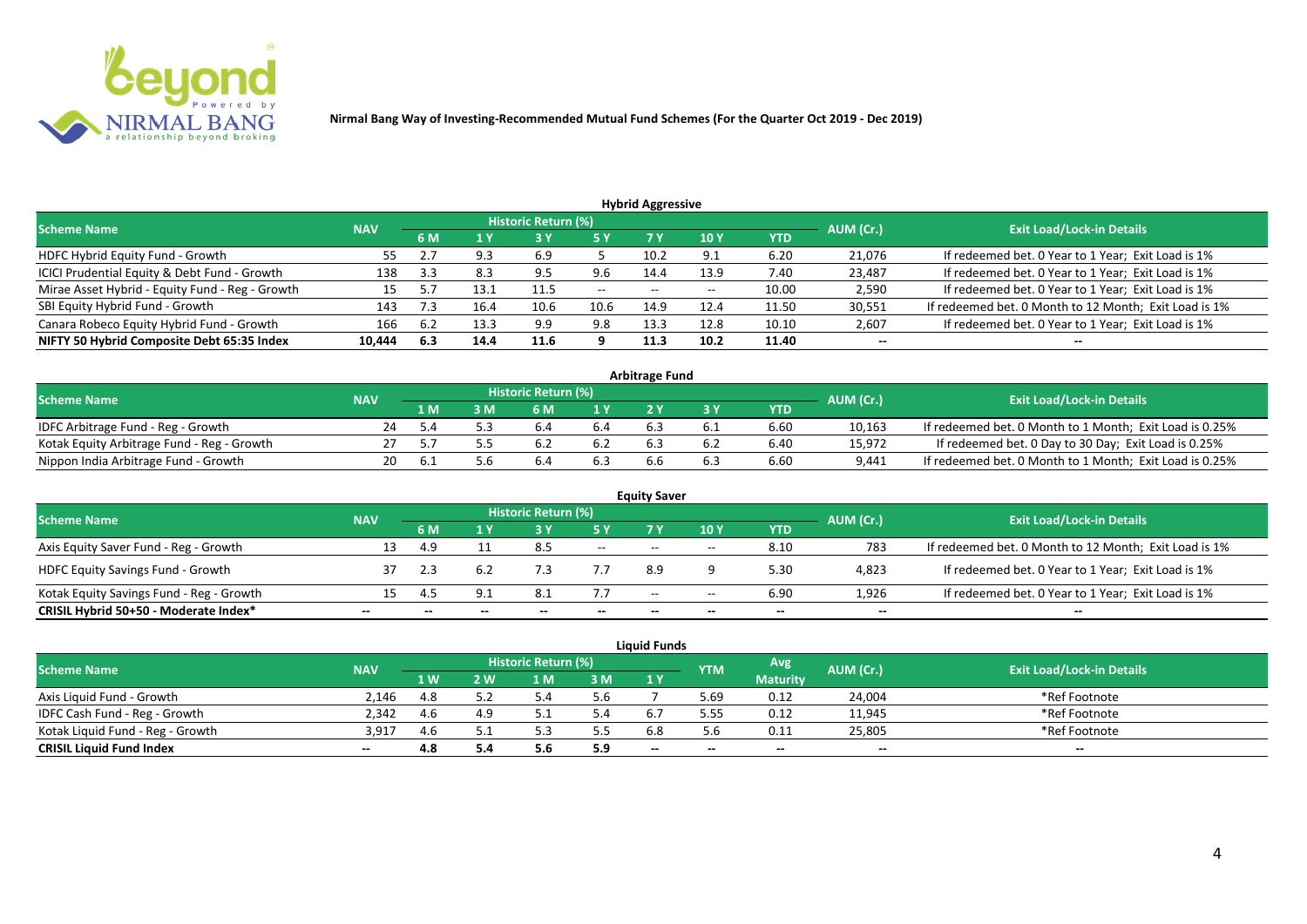

|                                               |            |     |      |                            |        | Ultra Short Fund         |            |                 |           |                                  |
|-----------------------------------------------|------------|-----|------|----------------------------|--------|--------------------------|------------|-----------------|-----------|----------------------------------|
| <b>Scheme Name</b>                            | <b>NAV</b> |     |      | <b>Historic Return (%)</b> |        |                          | <b>YTM</b> | Avg             | AUM (Cr.) | <b>Exit Load/Lock-in Details</b> |
|                                               |            | 1 M | M    | 6 M                        | 1 Y    | <b>3Y</b>                |            | <b>Maturity</b> |           |                                  |
| IDFC Ultra Short Term Fund - Reg - Growth     |            | 7.4 |      | 8.3                        | 8.6    | $- -$                    | 6.28       | 0.45            | 3,847     | Nil                              |
| Sundaram Ultra Short Term Fund - Reg - Growth | 10         |     | -6.1 | $- -$                      | $\sim$ | $\overline{\phantom{a}}$ | 6.32       | 0.47            | 259       | Nil                              |
| L&T Ultra Short Term Fund - Growth            |            |     |      |                            | 8.2    |                          | 6.06       | $- -$           | 2,841     | Nil                              |
| <b>NIFTY Ultra Short Duration Debt Index</b>  | 3.962      | 7.2 | 6.9  |                            | 8.3    | 7.6                      | $- -$      | $- -$           | $- -$     | $- -$                            |
|                                               |            |     |      |                            |        |                          |            |                 |           |                                  |

| <b>Money Market Fund</b>                                   |            |                |     |                     |       |           |            |                 |           |                                  |  |  |  |
|------------------------------------------------------------|------------|----------------|-----|---------------------|-------|-----------|------------|-----------------|-----------|----------------------------------|--|--|--|
| <b>Scheme Name</b>                                         | <b>NAV</b> |                |     | Historic Return (%) |       |           | <b>YTM</b> | Avg'            | AUM (Cr.) | <b>Exit Load/Lock-in Details</b> |  |  |  |
|                                                            |            | 1 <sub>M</sub> | MК  | 6 M                 | 1Y    | <b>3Y</b> |            | <b>Maturity</b> |           |                                  |  |  |  |
| Aditya Birla Sun Life Money Manager Fund - Reg -<br>Growth | 263        | 6.3            | 6.9 | 8.4                 | 8.6   |           | 5.98       | 0.39            | 10,219    | Nil                              |  |  |  |
| Franklin India Savings Fund - Growth                       | 36         | 7.4            |     |                     |       |           | 6.41       | 0.58            | 2,554     | Nil                              |  |  |  |
| Nippon India Money Market Fund - Growth                    | 2,962      |                |     | 8.4                 | 8.6   |           | 6.13       | 0.46            | 2,587     | Nil                              |  |  |  |
| <b>CRISIL Liquid Fund Index</b>                            | $- -$      | 5.6            | 5.9 | 6.6                 | $- -$ | $- -$     | $- -$      | $- -$           | $- -$     | $- -$                            |  |  |  |

| <b>Short Term Fund</b>                          |            |       |     |                     |      |           |            |                 |           |                                  |  |  |  |
|-------------------------------------------------|------------|-------|-----|---------------------|------|-----------|------------|-----------------|-----------|----------------------------------|--|--|--|
| <b>Scheme Name</b>                              | <b>NAV</b> |       |     | Historic Return (%) |      |           | <b>YTM</b> | Avg             | AUM (Cr.) | <b>Exit Load/Lock-in Details</b> |  |  |  |
|                                                 |            | '1 M. | 3 M | 6 M                 | 1Y   | <b>3Y</b> |            | <b>Maturity</b> |           |                                  |  |  |  |
| Axis Short Term Fund - Growth                   | 22         | 12.7  |     |                     | 10.6 |           | 6.89       | 1.90            | 2,347     | Nil                              |  |  |  |
| HDFC Short Term Debt Fund - Growth              | 22         | 12.4  |     | 11.3                | 10.4 | 7.8       | 7.56       | 2.75            | 8,296     | Nil                              |  |  |  |
| IDFC Bond Fund - Short Term Plan - Reg - Growth | 40         | 13.3  |     | 11.8                |      |           | 7.05       | 2.10            | 10,052    | Nil                              |  |  |  |
| Kotak Bond Short Term Fund - Reg - Growth       |            |       |     | 11.5                | 10.6 |           | 7.59       | 2.73            | 9,788     | Nil                              |  |  |  |
| L&T Short Term Bond Fund - Reg - Growth         | 19         | 12.2  | 8.9 | 11.3                | 10.5 |           | 7.04       | $\sim$          | 4,674     | Nil                              |  |  |  |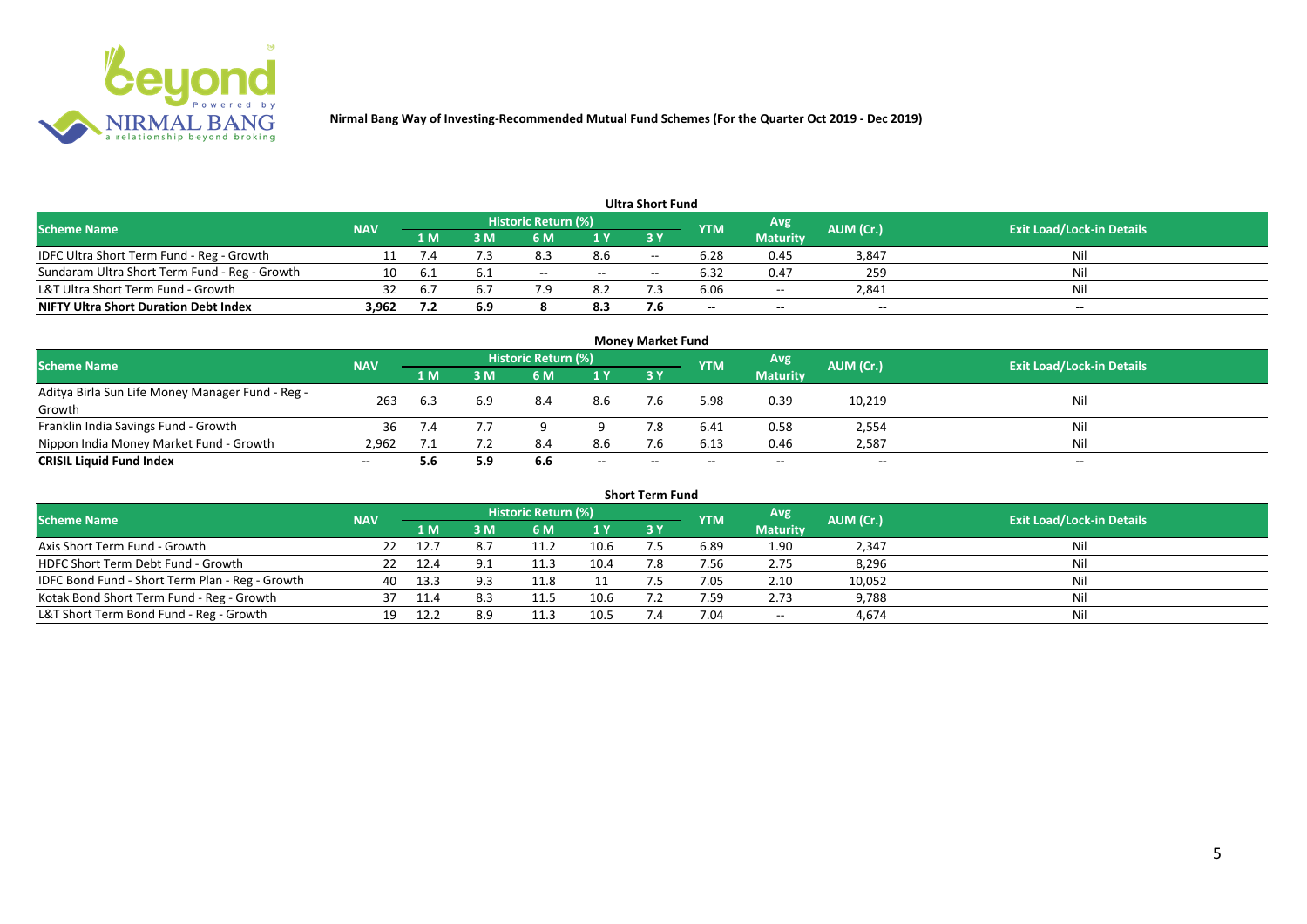

| <b>Low Duration Fund</b>                  |            |     |     |                            |     |      |            |                 |           |                                  |  |  |  |  |
|-------------------------------------------|------------|-----|-----|----------------------------|-----|------|------------|-----------------|-----------|----------------------------------|--|--|--|--|
| <b>Scheme Name</b>                        | <b>NAV</b> |     |     | <b>Historic Return (%)</b> |     |      | <b>YTM</b> | Avg             | AUM (Cr.) | <b>Exit Load/Lock-in Details</b> |  |  |  |  |
|                                           |            | 1 M | 3 M |                            | 1Y  | 73 Y |            | <b>Maturity</b> |           |                                  |  |  |  |  |
| Axis Treasury Advantage Fund - Growth     | 2,201      | 9.0 |     | QG                         | 9.4 |      | 6.43       | 0.79            | 2,636     | Ni                               |  |  |  |  |
| Canara Robeco Savings Fund - Reg - Growth |            |     |     |                            | 8.7 |      | 6.2401     | $-$             | 1,119     | Nil                              |  |  |  |  |
| IDFC Low Duration Fund - Reg - Growth     |            |     |     | $\circ$                    |     |      | 6.36       | 0.73            | 4,874     | Nil                              |  |  |  |  |

| <b>Banking &amp; PSU Bond Funds</b>            |            |      |     |                            |      |      |            |                 |           |                                  |  |  |  |
|------------------------------------------------|------------|------|-----|----------------------------|------|------|------------|-----------------|-----------|----------------------------------|--|--|--|
| <b>Scheme Name</b>                             | <b>NAV</b> |      |     | <b>Historic Return (%)</b> |      |      | <b>YTM</b> | Avg             | AUM (Cr.) | <b>Exit Load/Lock-in Details</b> |  |  |  |
|                                                |            | 1 M  |     | 6 M                        |      | 73 Y |            | <b>Maturity</b> |           |                                  |  |  |  |
| HDFC Banking and PSU Debt Fund - Reg - Growth  | 16         | 13.7 | 9.6 |                            | 11.4 |      | /0.79      | 2.68            | 3,572     | Nil                              |  |  |  |
| Kotak Banking and PSU Debt Fund - Reg - Growth | 45         | 13.1 | 8.4 | 13.3                       | 11.9 |      |            | 3.73            | 2,794     | Nil                              |  |  |  |
| IDFC Banking & PSU Debt Fund - Reg - Growth    |            | 15.2 | 10  | 14.3                       | 13.3 |      | ົາ         | 3.27            | 9,715     | Nil                              |  |  |  |

| <b>Corporate Bond Funds</b>                         |            |       |     |                            |                |     |            |                 |           |                                                        |  |  |  |
|-----------------------------------------------------|------------|-------|-----|----------------------------|----------------|-----|------------|-----------------|-----------|--------------------------------------------------------|--|--|--|
| <b>Scheme Name</b>                                  | <b>NAV</b> |       |     | <b>Historic Return (%)</b> |                |     | <b>YTM</b> | Avg             | AUM (Cr.) | <b>Exit Load/Lock-in Details</b>                       |  |  |  |
|                                                     |            | 1 M   | : M | 6 M                        | 1 <sup>Y</sup> | 3 Y |            | <b>Maturity</b> |           |                                                        |  |  |  |
| ICICI Prudential Corporate Bond Fund - Reg - Growth | 20         | 11.9  | 8.7 |                            | 10.4           |     | '.34       | 2.36            | 9,147     | <b>Nil</b>                                             |  |  |  |
| L&T Triple Ace Bond Fund - Reg - Growth             | 50         | -11.5 |     | 17.3                       | 13.9           | 6.8 | 7.74       | $- -$           | 1,754     | If redeemed bet. 0 Month to 3 Month; Exit Load is 0.5% |  |  |  |
| Kotak Corporate Bond Fund - Std - Growth            | 2.621      | 11.8  | 9.4 |                            | 10.5           |     |            | 1.52            | 2,757     | Nil                                                    |  |  |  |

|                                                   |            |      |     |                            |     | <b>Credit Risk Fund</b> |            |                 |           |                                                           |
|---------------------------------------------------|------------|------|-----|----------------------------|-----|-------------------------|------------|-----------------|-----------|-----------------------------------------------------------|
| <b>Scheme Name</b>                                | <b>NAV</b> |      |     | <b>Historic Return (%)</b> |     |                         | <b>YTM</b> | Avg             | AUM (Cr.) | <b>Exit Load/Lock-in Details</b>                          |
|                                                   |            | 1 M  | I M | 6 M                        | 1 Y | 3 Y                     |            | <b>Maturity</b> |           |                                                           |
| <b>ICICI Prudential Credit Risk Fund - Growth</b> | 21         | 12.5 | 9.4 | 10.1                       | 9.4 |                         | 10.29      | 1.77            | 10,942    | If redeemed bet. 0 Year to 1 Year; Exit Load is 1%        |
| Kotak Credit Risk Fund - Reg - Growth             |            | 13.7 | 9.8 | 10.5                       | 9.5 |                         | 9.71       | 2.49            | 4,732     | If redeemed bet. 0 Year to 1 Year; Exit Load is 1%        |
|                                                   |            |      |     |                            |     |                         |            |                 |           | If redeemed bet. 0 Month to 12 Month; Exit Load is 3%, If |
| SBI Credit Risk Fund - Growth                     |            | 10.7 | 8.7 | ۹                          | 7.6 | 6.8                     | 9.26       | 2.63            | 5,211     | redeemed bet. 12 Month to 24 Month; Exit Load is 1.5%, If |
|                                                   |            |      |     |                            |     |                         |            |                 |           | redeemed bet. 24 Month to 36 Month; Exit Load is 0.75%    |